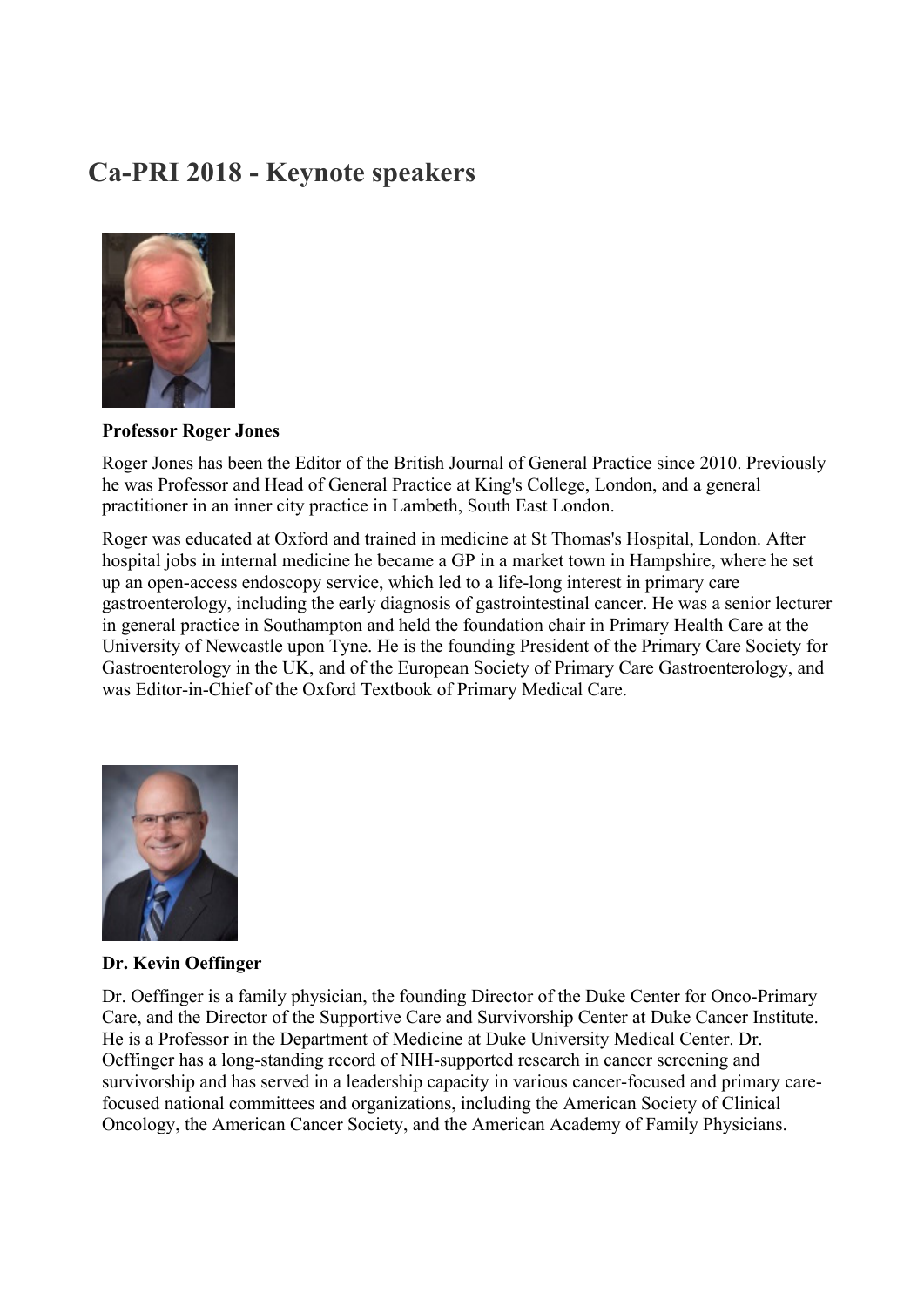

## **Professor Jes Søgaard**

Jes Søgaard is Chief Economist at the Danish Cancer Society, professor of Health Economics at University of Southern Denmark, Health Faculty, Institute of Clinical Medicine, and an Adjunct Professor at Aarhus University.

He represents the Danish Cancer Society in the Access to Medicine Initiative under European Cancer Leagues and is a co-founder of the newly established Nordic Research Network on Standardized Cancer Pathways. For 14 years, 1998 through 2012, Jes Søgaard was the CEO of the Danish Health Services Research Institute and before that he taught and conducted health services research at universities in Denmark and Sweden.



# **Dr. Stephen Taplin, MD, MPH**

Dr. Stephen Taplin is the Deputy Associate Director of the Healthcare Delivery Research Program within the National Cancer Institute's Division of Cancer Control and Population Sciences. He is an expert in the field of cancer screening and built his research career around the problems that arose from his clinical experience as a primary care physician. Before joining NCI he was responsible for delivery and evaluation of a breast cancer-screening program serving 100,000 women in an integrated health plan. He joined the National Cancer Institute as a Senior Scientist in 2003 after being a Professor in the Department of Family Medicine at the University of Washington and an Investigator in the Center for Health Studies at Group Health in Seattle. He has led the development of research into how individuals, groups and organizations act and interact to affect cancer care delivery. He publishes regularly in peer-reviewed journals including work on mammography and the conceptualization of problems and interventions in cancer care delivery. His current work emphasizes understanding how teams affect healthcare delivery.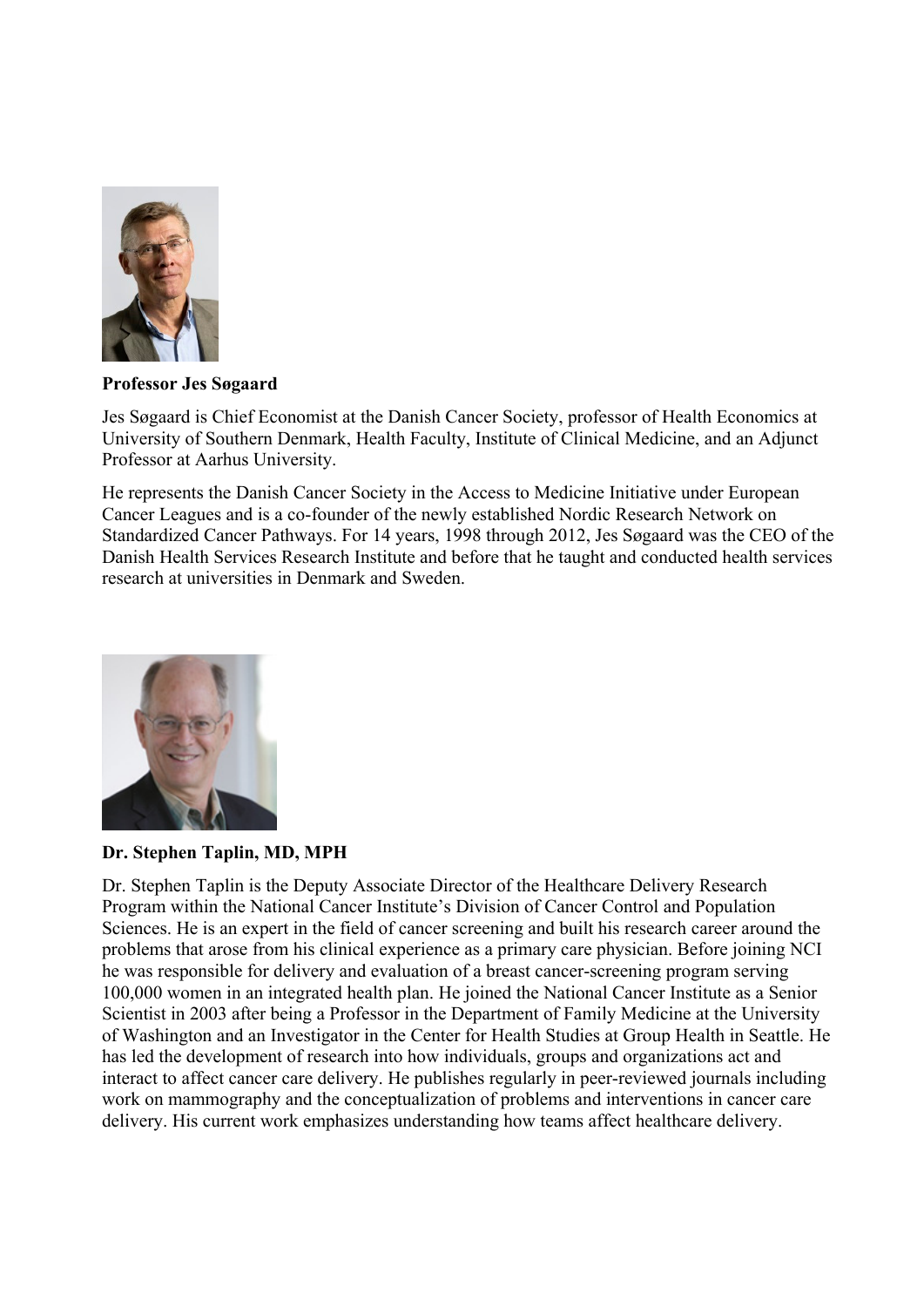

## **Sara Hiom, Director Of Early Diagnosis & Health Professional Engagement, Cancer Research Uk**

Sara trained and worked in biomedical research at University College London and then at the Medical Research Council's National Institute for Medical Research (NIMR) before joining Cancer Research UK in 2000. Since then she has built expertise, developed and led teams within the charity in prevention, screening, early diagnosis, evaluation and analysis, and primary care support. Now with responsibility for Cancer Research UK's early diagnosis strategy, to help achieve our ambition of more people surviving cancer for longer, Sara's department is focusing on the crucial role that health professionals, especially in primary care, play in the diagnostic process. This includes CRUK's 'Facilitator Programme', trained experts who work to support primary care in evidence-based approaches to improving diagnosis, screening and prevention.

Sara has led Cancer Research UK's involvement in early diagnosis initiatives in the NHS, including key innovations such as the ACE Programme (Accelerate, Coordinate, Evaluate) trialling 'Multidisciplinary Diagnostic Centres' as well as the International Cancer Benchmarking Partnership (ICBP) and the Marmot Review of breast cancer screening. She is a Trustee of the British Thoracic Oncology Group and takes every opportunity to champion early diagnosis research and evaluation.



# **Professor Elsken van der Wall**

Elsken van der Wall (1960) has studied medicine at the University of Utrecht and subsequently specialized in internal medicine at the University Medical Center of Utrecht (UMCU). In the Dutch Cancer Institute / Het Antoni van Leeuwenhoekhuis in Amsterdam she further specialized in medical oncology while performing research that resulted in her PhD degree on 'high-dose chemotherapy in solid tumors' in 1995. From 1995 till 2003 she held a position as medical oncologist at the department of medical oncology at the VU Medical Center in Amsterdam. During this time she spend 14 months as a basic scientist at the Sidney Kimmel Cancer Institute at Johns Hopkins Medical Institutions (JHMI) in Baltimore, USA . She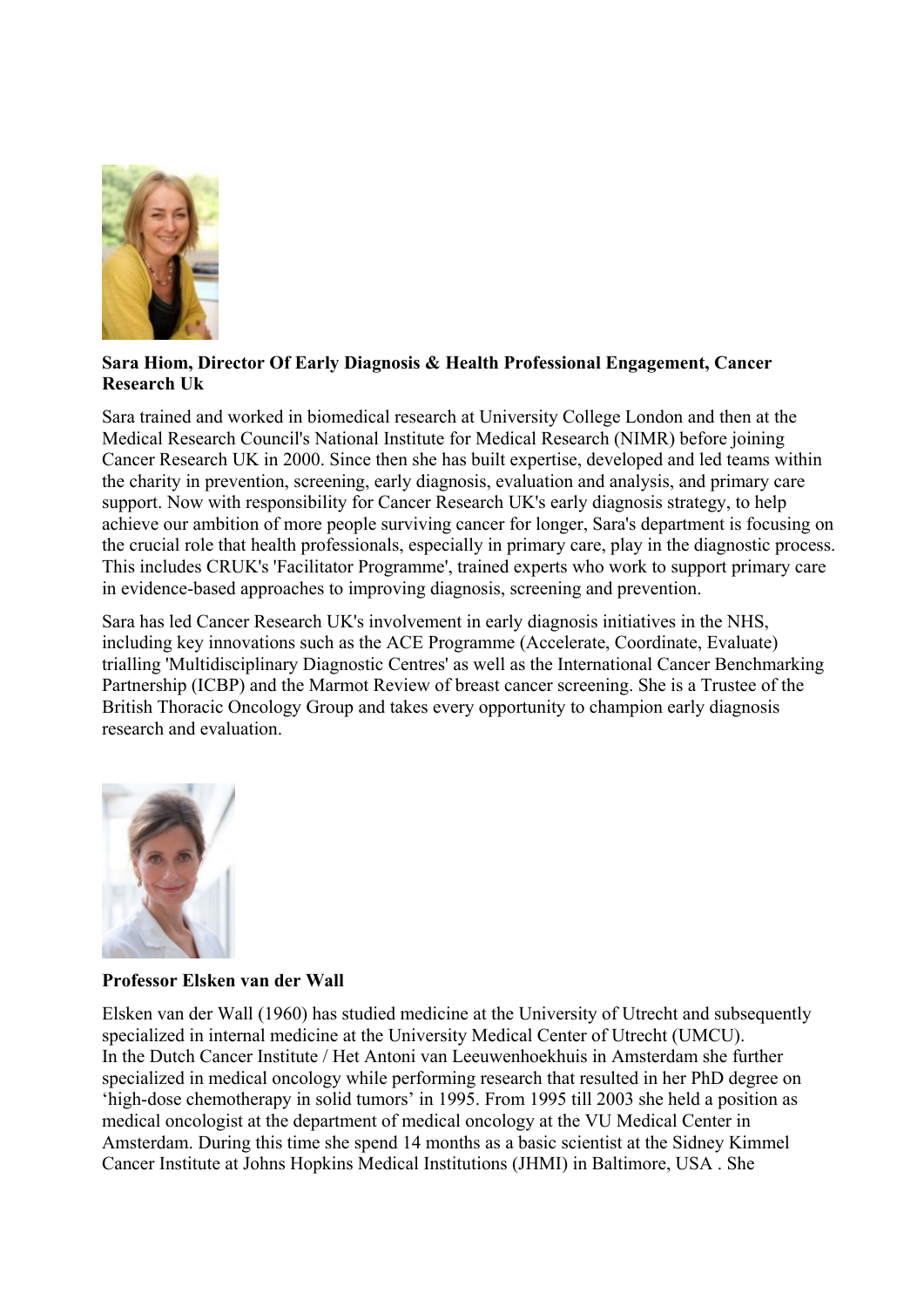subsequently became part-time associate professor at JHMI which position she still helds. In 2003 she was appointed full professor of medicine at the UMCU and in 2005 she was additionally appointed as distinguished professor of Utrecht University. She is head of the Research Program Cancer of the UMCU. Her out-patient clinical activities focus entirely on patients with breast cancer. Together with prof. dr. Paul van Diest, head of the Department of Pathology, she supervises the laboratory for breast cancer research at the UMC Utrecht. The focus of her scientific research is on breast carcinogenesis and she is co-author of close to 200 peerreviewed scientific papers. In 2010 she was knighted by former HRM Queen Beatrix of the Netherlands, for her contribution to increase breast cancer awareness.



**HW Nijman, MD PhD**

HW Nijman, MD PhD, is head of the Department of Obstetrics & Gynecology at the University Medical Center Groningen. His research line focuses on investigating tumor immunological principles as well as preclinical/translational development of novel anti-cancer immunotherapeutics. In 2002, he was awarded a personal grant by the Dutch Cancer Society with the aim of building his own translational research group at the UMCG. Since then, he has run a number of (pre-) clinical studies on the prognostic role, and therapeutic exploitation of the immune system in gynecological malignancies. Hans Nijman has a proven track-record in translational research and therapeutic cancer vaccination trials.

Optimal cancer therapy, requires expert care delivered in specialized treatment centers. As a cancer clinician, Hans Nijman is therefore spear-heading a nationwide initiative focused on regional network formation in cancer patient care (Citrien-project - towards regional cancer networks).



# **Professor Jon Emery**

Prof Jon Emery is the Herman Professor of Primary Care Cancer Research at the University of Melbourne and the Primary Care Research and Education Lead at the Victorian Comprehensive Cancer Centre. He is an NHMRC Practitioner Fellow, Director of the Cancer Australia Primary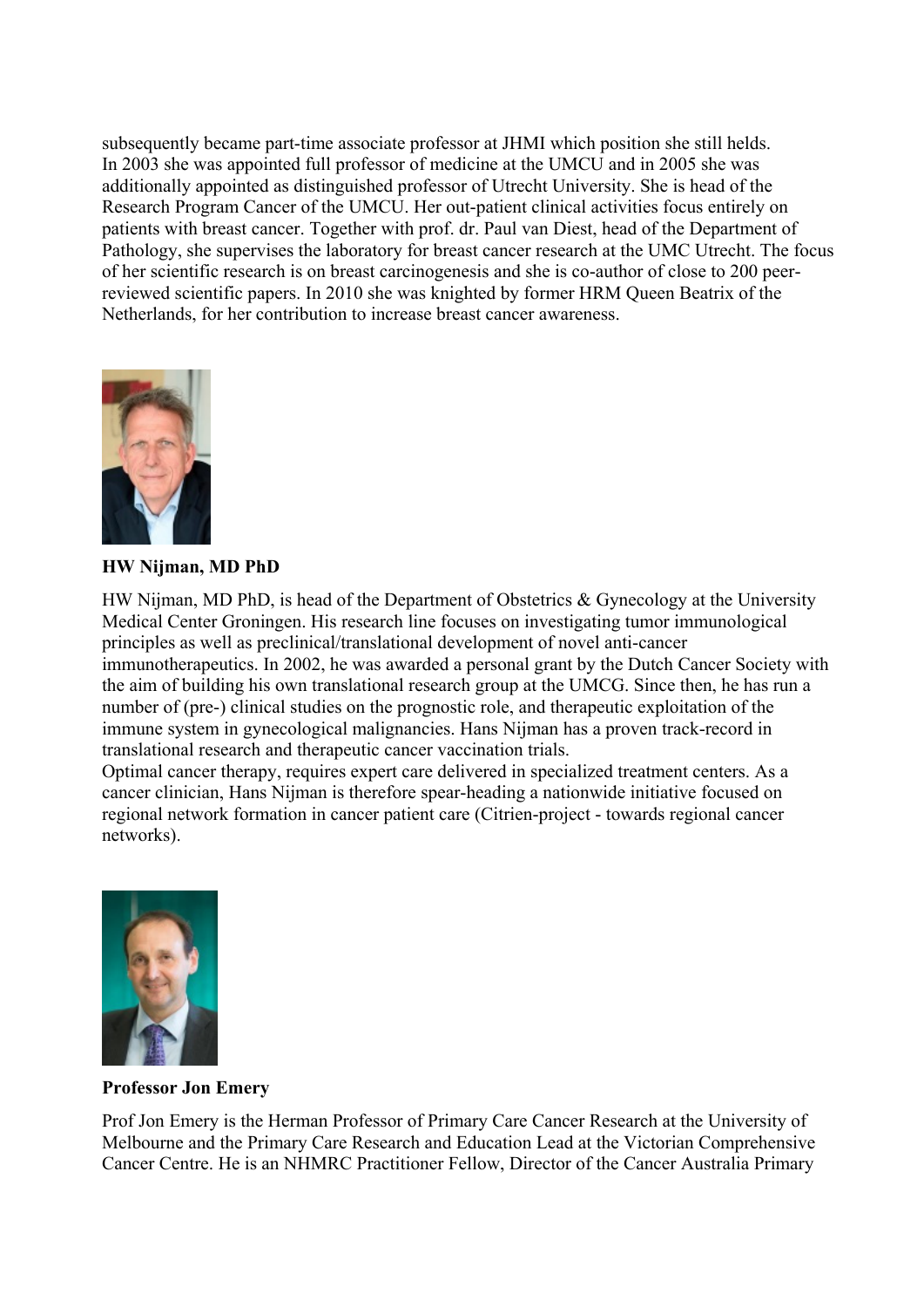Care Collaborative Cancer Clinical Trials Group (PC4), and a Visiting Research Fellow at the Department of Public Health and Primary Care, University of Cambridge. He was previously Head of the School of Primary, Aboriginal and Rural Health Care at the University of Western Australia.

He studied medicine at Cambridge and Oxford and obtained his DPhil at Oxford on computer decision support to assess cancer risk in general practice. His research program applies principles of implementation science and focuses on the role of primary care across the cancer continuum including prevention, early diagnosis and survivorship, aiming to improve the integration of health services. He leads a collaborative program of cancer research between Melbourne and Cambridge with Dr Fiona Walter on cancer screening, risk assessment and early diagnosis. He has published over 190 papers and has been a Chief Investigator on research grants and awards totalling over \$AUD17 million and GBP16 million. He sits on several national and international advisory committees related to cancer screening and diagnosis, and cancer research.



# **Professor Dr. Niek J de Wit**

Niek de Wit is professor in Primary Care and head of department at the Julius Center of Health Sciences and Primary Care of the University Medical Center in Utrecht, the Netherlands (www.juliuscenter.nl). He is medical director of the Julius health centers, the academic primary care practice in Leidsche Rijn (www.lrjg.nl).

His initial research focussed on the management of gastro-intestinal symptoms in primary care. In the past 10 years he has been working at the interface of clinical primary care practice and academic research, and initiated innovative programs on cardiovascular disease, elderly care, and cancer. His cancer research involved early diagnosis, shared decision making and follow-up care from general practice.

He has been participating in the guideline development program of the Dutch College of General Practice, and co-authored the Future strategy 2022 of the College. In 2012 he was appointed in the Quality of care Board of the Dutch Ministry of Health.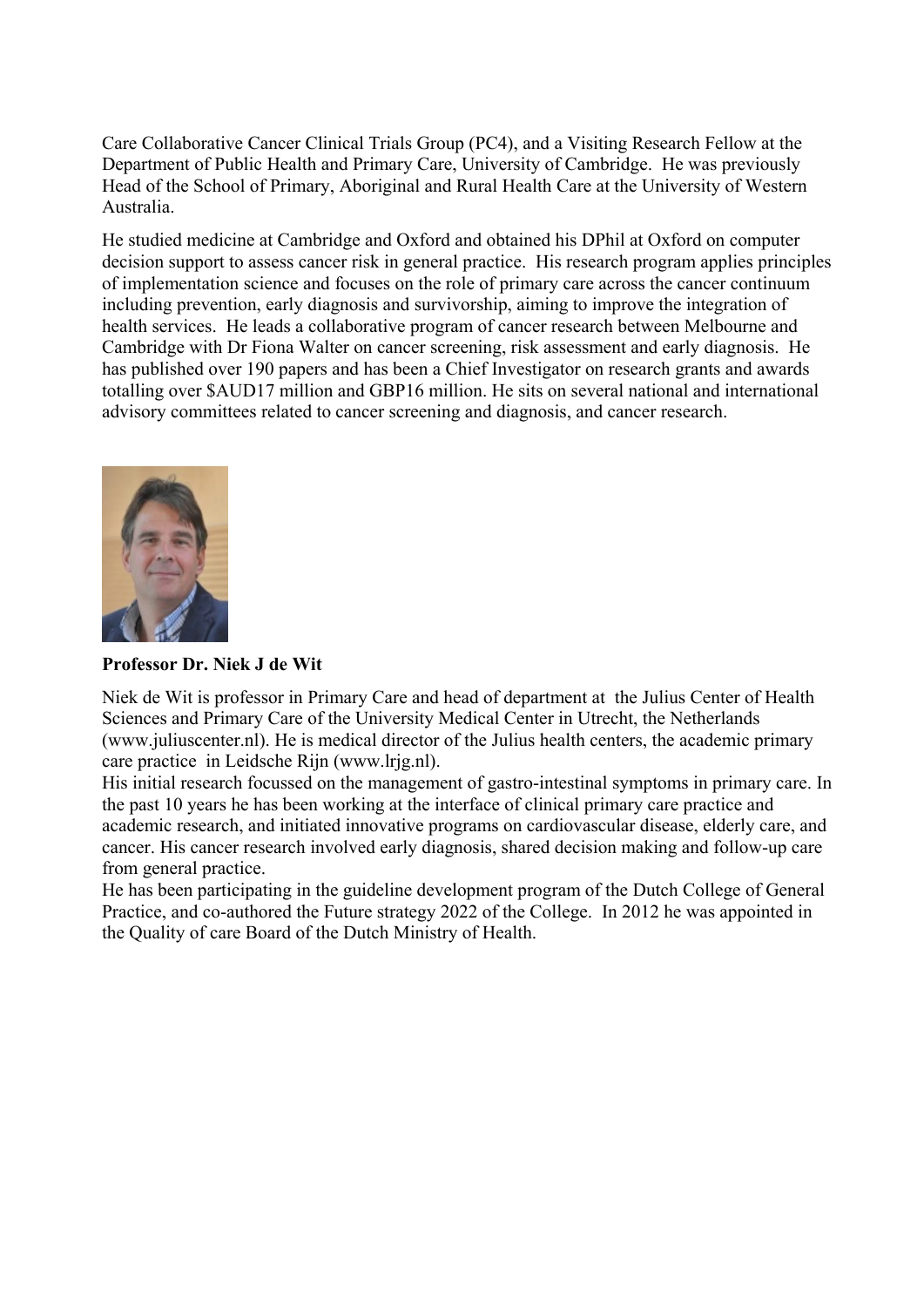

# **Wanda de Kanter**

Wanda de Kanter is a Dutch pulmonologist since 1990. She started working at VU University Medical Center in Amsterdam and the Red Cross Hospital in Beverwijk as a general chest physician, mainly treating smoking related pulmonary diseases (lung cancer, COPD, pneumothorax, etc).

For 5 years now, she is working as an oncologist in the Netherlands Cancer Institute (NKI-Antoni van Leeuwenhoek) in Amsterdam, treating patients with lung cancer. She is a member of the Advisory Board of the National Lung Cancer Patients Society (Longkanker Nederland) and also a member of the IASLC Prevention and Tobacco team. In 2009 she was awarded with the prestigious Muntendam Prize by the Dutch Cancer Society. The 50.000-euro prize money was spent on the documentary Burning Desire portraying the stigma felt by nine patients with smoking related lung cancer.

In 2008, together with colleague pulmonologist and friend Pauline Dekker she published the best seller The Netherlands stops! Smoking (60.000 copies sold) and two years later she was the coauthor of the handbook for health care workers on Motivational Interviewing (Motiveren kun je leren). She also is the co-founder of the biggest cessation clinic in the Netherlands.

In 2009 she co-founded the Youth Smoking Prevention Foundation (Stichting Rookpreventie Jeugd, SRJP), which she also chairs, aimed at making smoking history by preventing children from starting. In 2013 SRPJ initiated the website TabakNee (TobaccoNo) that with the help of investigating journalists exposes the tobacco lobby in the Netherlands. The foundation's activities led to hundreds of articles in newspapers and magazines, items on national television and lectures.

In 2013 SRPJ filed charges against the State of the Netherlands for violation of WHO FCTC Art. 5.3. SRPJ did not win this case in court, but the Dutch Deputy Minister of Health did send out a protocol to all government officials and politicians, both national and local, on how to behave in relation to contacts with representatives of the tobacco industry. Since then tobacco industry people complain about the closed doors they meet in government.

In 2016, Anne Marie van Veen, a 42-year-old lung cancer patient, a mother of four, asked Wanda if it would be possible to file criminal charges against the tobacco industry. SRPJ took up this request and with the help of one of the country's best criminal lawyers a criminal complaint against four tobacco companies active in the Netherlands was filed in September 2016. The case was supported by a grass roots movement, Sick of Smoking, which got support from more than 25,000 people.

Later The Dutch Cancer Society, the Dutch Journal of Medicine (NTvG), the association of physiotherapists Claudicationet, the Federation of Cancer Patients, the Netherlands Cancer Institute, several academic hospitals and ten organizations active in addiction care joined the complaint.